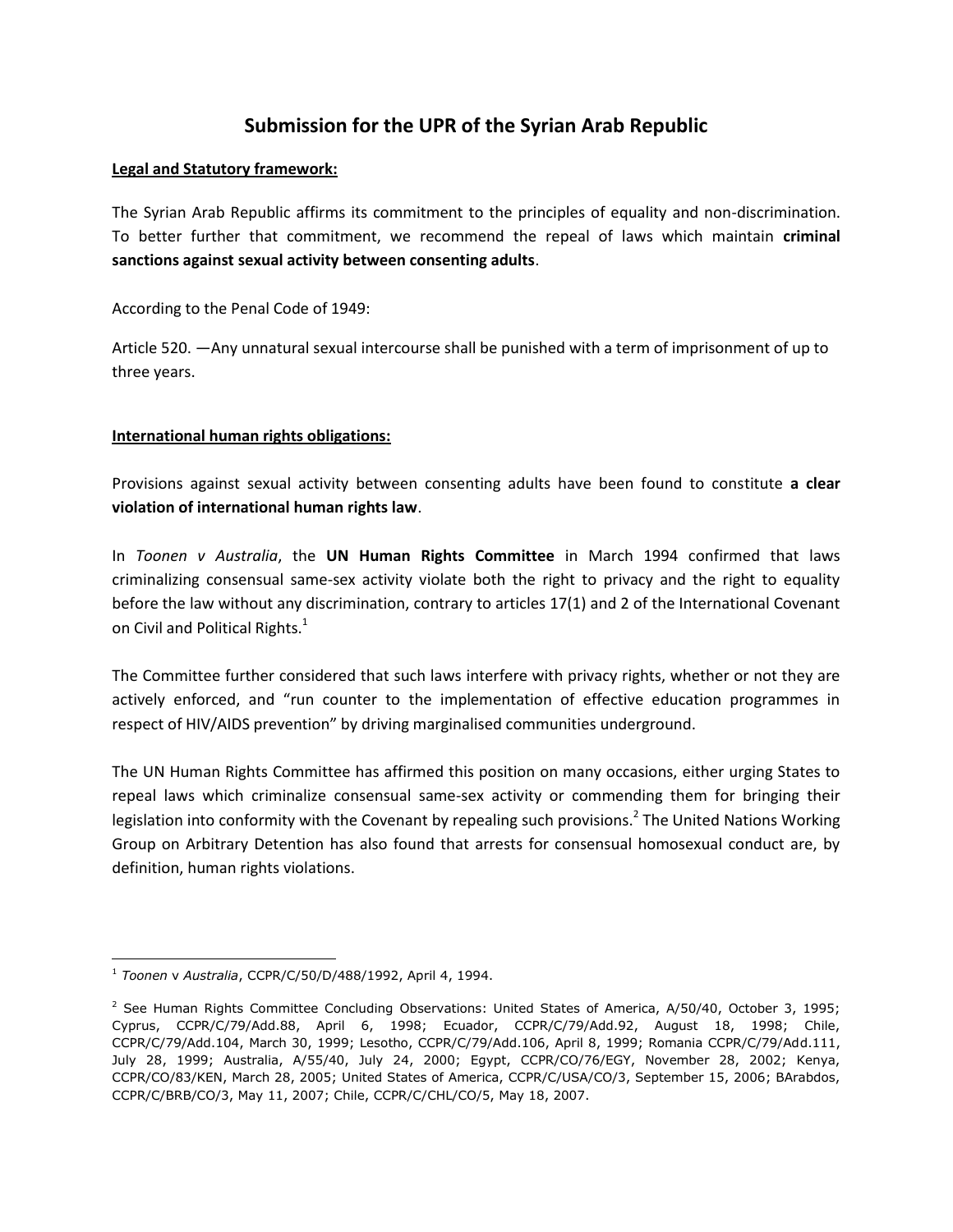This position is consistent with other **regional and national jurisprudence**, including the principles enshrined in decisions of the European Court of Human Rights<sup>3</sup> and of the Constitutional Court of South Africa.<sup>4</sup>

The UN Special Rapporteur on the right to the highest attainable standard of physical and mental health recently highlighted that laws criminalising sexual conduct between consenting adults impede HIV education and prevention efforts and are incompatible with the right to health, a position affirmed by UNAIDS.

States' international obligations to respect the human rights of all persons, irrespective of sexual orientation and gender identity, were recently articulated in the "*Yogyakarta Principles on the Application of International Human Rights Law in relation to Sexual Orientation and Gender Identity*". The Principles were developed and unanimously adopted by a distinguished group of human rights experts, from diverse regions and backgrounds. These experts included judges, academics, a former UN High Commissioner for Human Rights, UN Special Procedures, members of treaty bodies, members of civil society and others.

Principle 2 of the Yogyakarta Principles affirms the right of all persons to equality before the law without discrimination on the basis of sexual orientation or gender identity, and specifically confirms the obligation of States to "repeal criminal and other legal provisions that prohibit or are, in effect, employed to prohibit consensual sexual activity among people of the same sex who are over the age of consent, and ensure that an equal age of consent applies to both same-sex and different-sex sexual activity."

Principle 6 of the Yogyakarta Principles affirms the right of all persons, regardless of sexual orientation or gender identity, to the enjoyment of privacy without arbitrary or unlawful interference, and confirms States' obligation to "repeal all laws that criminalise consensual sexual activity among persons of the same sex who are over the age of consent, and ensure that an equal age of consent applies to both same-sex and different-sex sexual activity."<sup>5</sup> The Principles also call on States to "ensure that criminal and other legal provisions of general application are not applied to *de facto* criminalise consensual sexual activity among persons of the same sex who are over the age of consent."

The **UN High Commissioner for Human Rights**, Ms. Navanethem Pillay, in a statement to a High-level Meeting on Human Rights, Sexual Orientation and Gender Identity, United Nations (New York) Thursday, 18 December 2008, affirmed: "The principle of universality admits no exception. Human rights truly are the birthright of all human beings. (…) Sadly, … there remain too many countries which continue to criminalize sexual relations between consenting adults of the same sex in defiance of established human rights law. Ironically many of these laws, like Apartheid laws that criminalized sexual relations between consenting adults of different races, are relics of the colonial era and are increasingly becoming

 $\overline{\phantom{a}}$ 

<sup>3</sup> *Dudgeon* v *United Kingdom*, *Series A no. 45.,* 1981; *Norris* v *Ireland*, 1991; *Modinos* v *Cyprus*, 1993.

<sup>4</sup> *National Coalition for Gay and Lesbian Equality and another v Minister of Justice and others,* 1998.

<sup>&</sup>lt;sup>5</sup> Available in all 6 UN languages at: [www.yogyakartaprinciples.org.](http://www.yogyakartaprinciples.org/)